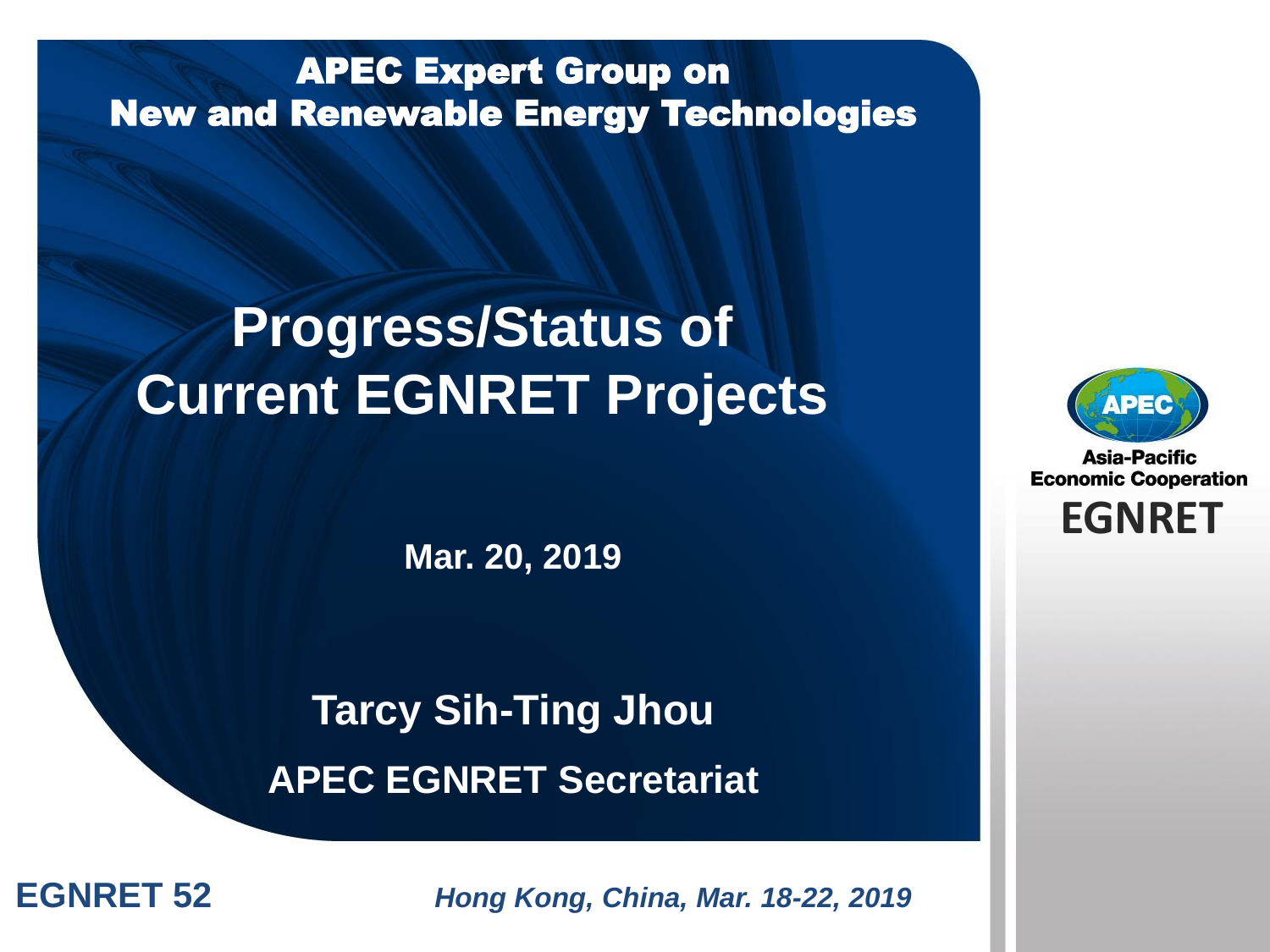

## EGNRET Project Update

## CNs submission-2019 Session 2

|                                                                                       | <b>Deadline</b> |
|---------------------------------------------------------------------------------------|-----------------|
| <b>Submission Deadline for EWG Project Review (EG/TF's</b><br><b>Review)</b>          | 29 March        |
| <b>EG/TF secretariat circulate CNs to members for comments</b>                        | 1-19 April      |
| <b>EG/TF secretariat share comments with PO</b>                                       | 22 April        |
| <b>PO revise the CNs</b>                                                              | 26 April        |
| <b>APEC Secretariat circulates CNs to EWG members</b>                                 | 9 May           |
| <b>EWG members review at EWG 57/ PO or Proposing Economy</b><br>rep ask co-sponsoring | 23-24 May       |

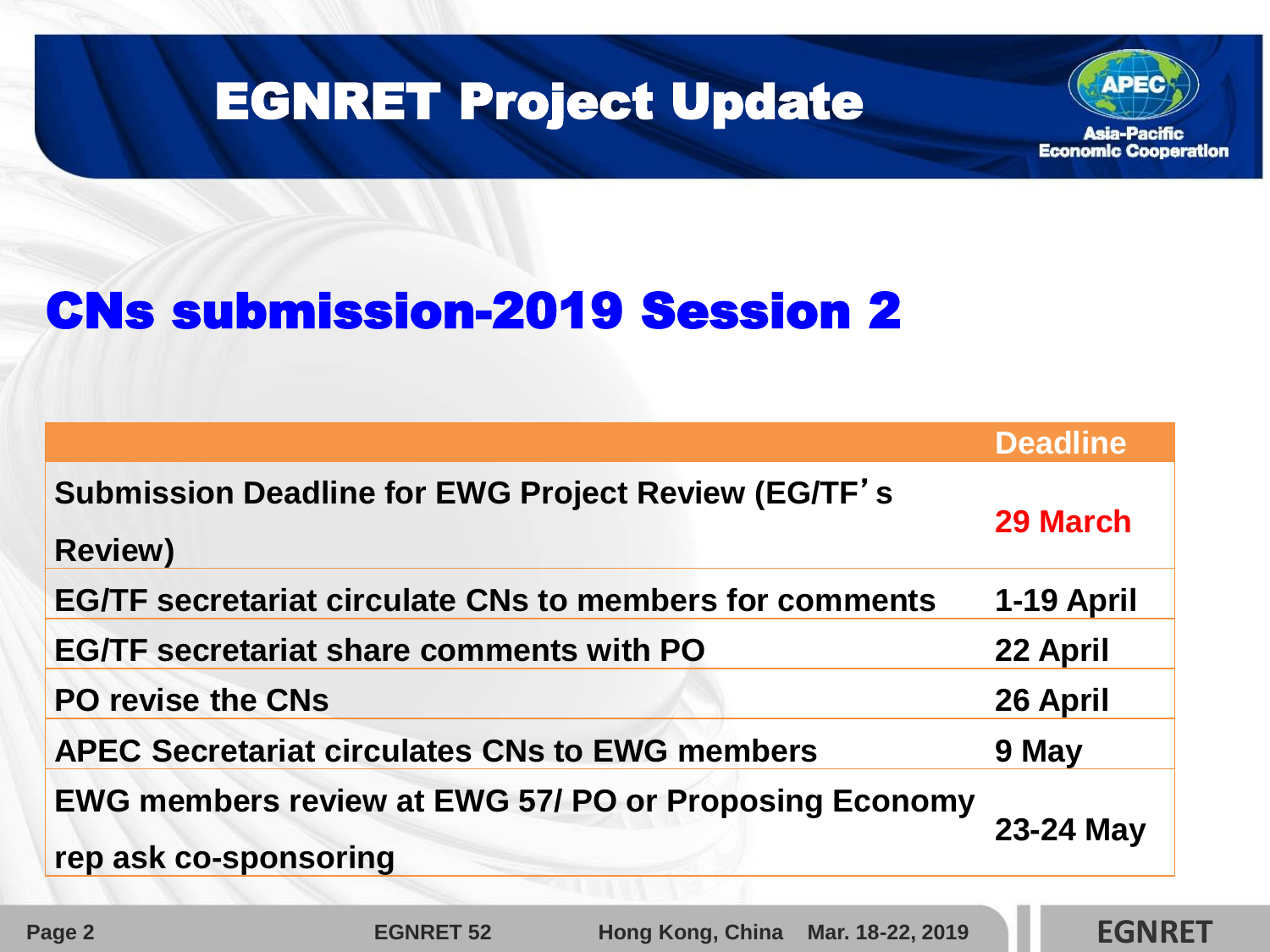## EGNRET Project Update



| <b>Status</b>                                  | <b>Projects</b> | <b>Note</b>                                                |
|------------------------------------------------|-----------------|------------------------------------------------------------|
| <b>Concept Note</b><br>(Session 2, 2019)       | $\Omega$        |                                                            |
| <b>Proposing Projects</b><br>(Session 1, 2019) | 3               |                                                            |
| <b>Project in</b><br>Implementation            | $\overline{7}$  | 1 Project (2016)<br>3 projects (2017)<br>3 projects (2018) |
| Self-fund                                      | 5               | (2018)                                                     |
| Completed                                      |                 | <b>Since EWG 55</b>                                        |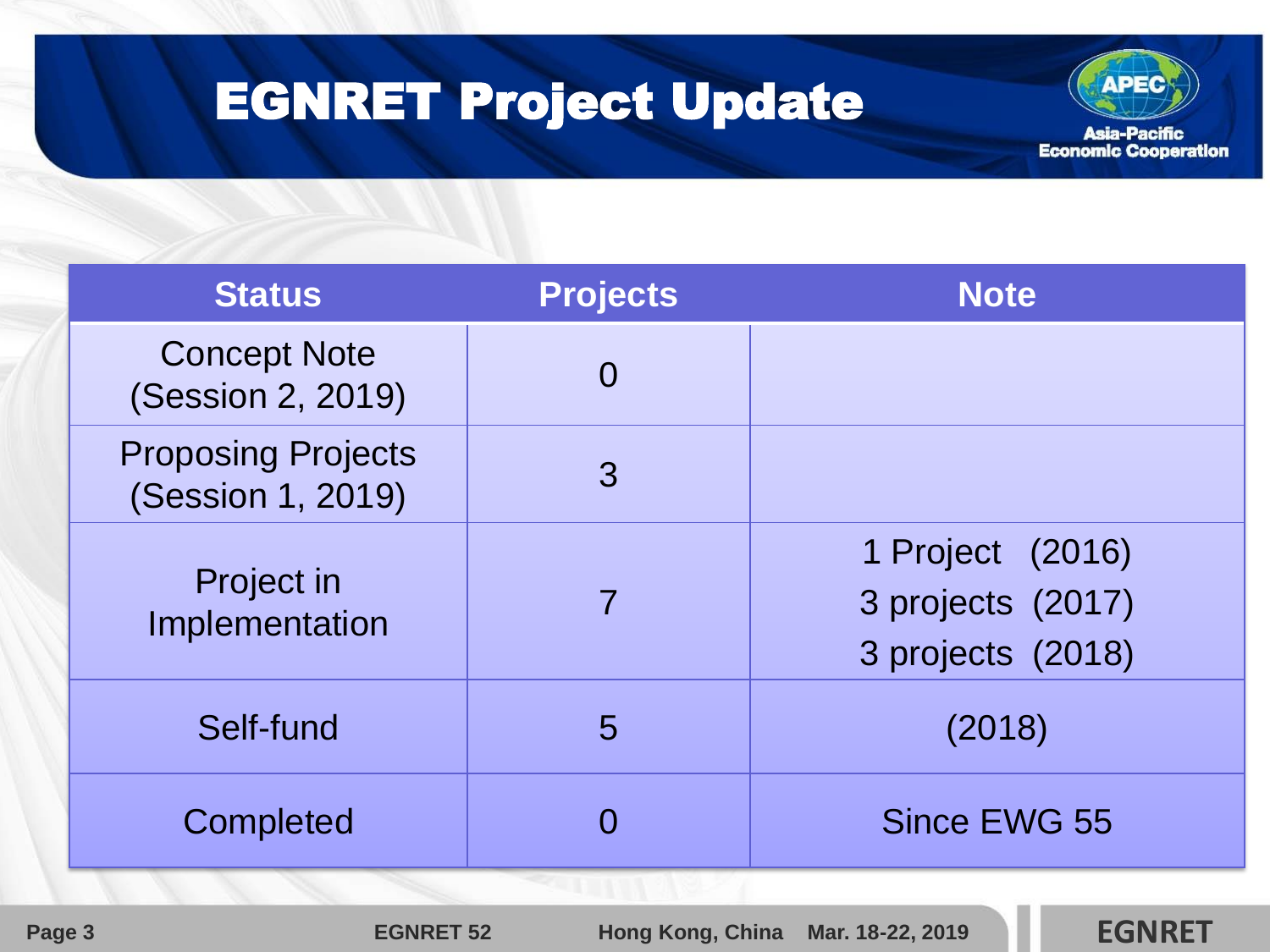## EGNRET Projects



## Proposing Project

| <b>Project Title</b>                                                                                                          | <b>Proposed</b><br><b>Economy</b> |
|-------------------------------------------------------------------------------------------------------------------------------|-----------------------------------|
| APEC Workshop on University Collaboration to Support Data<br>Gathering and Analysis in Energy Efficiency and Renewable Energy | <b>USA</b>                        |
| Exploring Co-Benefit Opportunities for Renewable Energy and Energy<br>Efficiency Projects in the APEC Region                  | <b>Thailand</b>                   |
| Filling the Gap to Reach the Goal of Doubling Renewable Energy in<br>the APEC Region-Phase 2                                  | <b>Chinese Taipei</b>             |

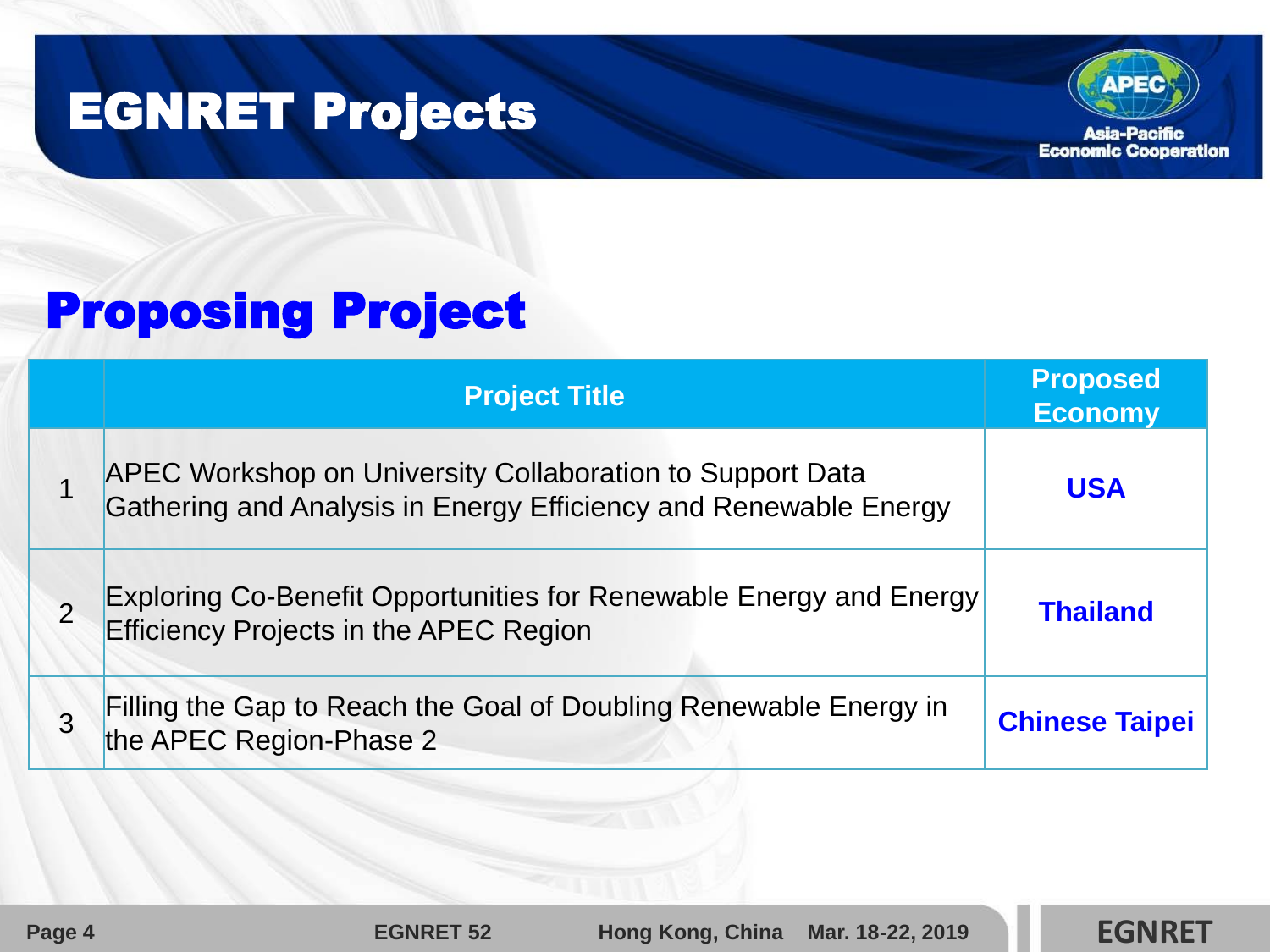## EGNRET Projects



## Self-fund Projects

| <b>Project Number</b> | <b>Project Title</b>                                                                                                                                       | Proposed<br>Economy |
|-----------------------|------------------------------------------------------------------------------------------------------------------------------------------------------------|---------------------|
| <b>EWG 13 2018S</b>   | <b>APEC Workshop on Quality Electric Power Infrastructure</b><br>focusing on Waste to Energy                                                               | Japan               |
| EWG 02 2018S          | Ethanol's Role in APEC Energy Access                                                                                                                       | <b>USA</b>          |
| EWG 04 2018S          | <b>APEC Regional Study on Renewable Energy Financing and Investment</b><br>for Grid-Connected Wind and Solar                                               | <b>USA</b>          |
| <b>EWG15 2018S</b>    | <b>APEC/NARUC Workshop on Supporting Renewable Energy Integration</b><br>and Energy Efficiency through Effective Regulation                                | <b>USA</b>          |
| EWG 10 2018S          | Research on Integrated Multi-energy System to Improve Energy<br>Efficiency and Enhance Technological Progress of Renewable Energy in<br><b>APEC Region</b> | China               |

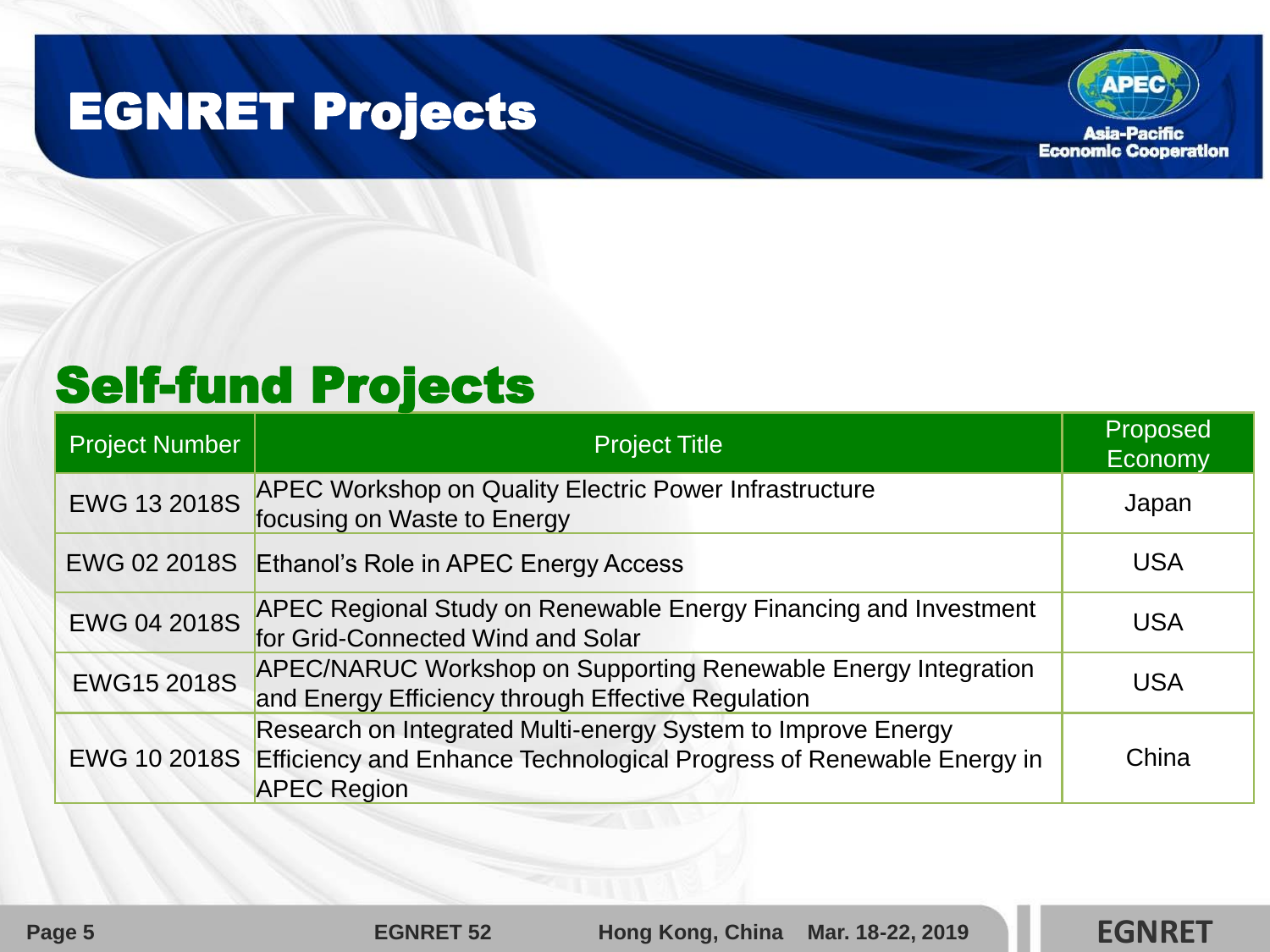## EGNRET Projects – Project in Implementation



#### ◆ 2018 S2

| <b>Project</b><br><b>Number</b> | <b>Project Title</b>                                                                                               | <b>Proposed Economy</b> |
|---------------------------------|--------------------------------------------------------------------------------------------------------------------|-------------------------|
| <b>EWG 10</b><br>2018A          | Low Emissions Development Strategies: Supporting the transition to<br>energy efficient, electric transport systems | USA                     |
| 2018A                           | EWG 12 APEC Workshop on Public-Private Partnership for Solar Energy<br>Development                                 | Viet Nam                |

#### ◆ 2018 S1

| <b>Project</b><br><b>Number</b> | <b>Project Title</b>                                                                        | Proposed<br>Economy |
|---------------------------------|---------------------------------------------------------------------------------------------|---------------------|
| <b>EWG 04</b><br>2018A          | APEC Workshop on Best Practices for Attracting Renewable Energy Financing<br>and Investment | <b>USA</b>          |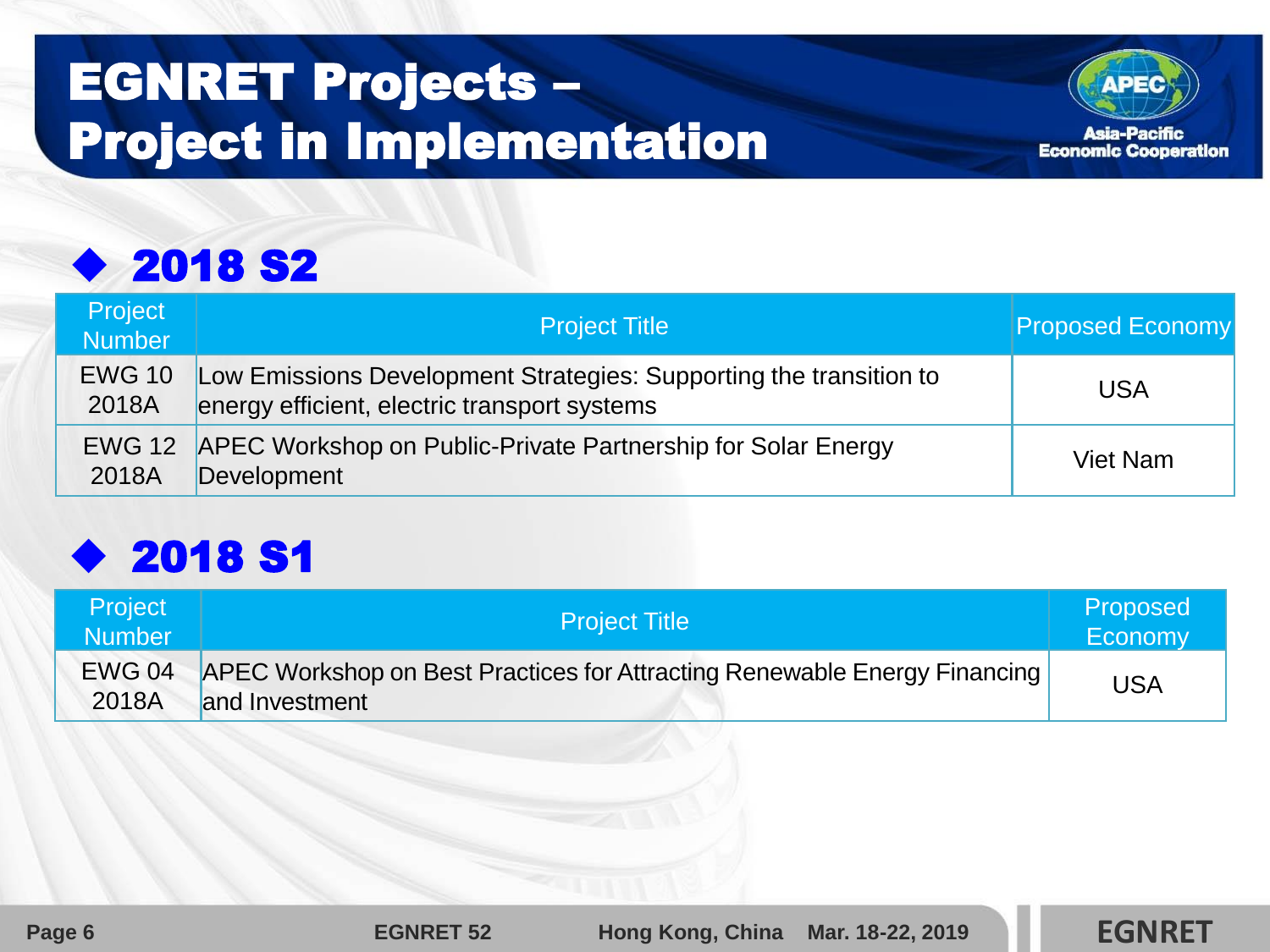# EGNRET Projects – Project in Implementation



## ◆ 2017 S2

| Project Number      | <b>Project Title</b>                                                                            | Proposed<br>Economy |
|---------------------|-------------------------------------------------------------------------------------------------|---------------------|
| <b>EWG 11 2017A</b> | Empowering a Distributed Energy Resource Future through<br><b>Regulatory and Market Reforms</b> | <b>Thailand</b>     |

#### ◆ 2017 S1

| <b>Project Number</b> | <b>Project Title</b>                                                                                                                                                                        | Proposed<br>Economy |
|-----------------------|---------------------------------------------------------------------------------------------------------------------------------------------------------------------------------------------|---------------------|
| EWG 06 2017A          | Economic and Life Cycle Analysis of Solar Photovoltaic Systems in<br><b>APEC Region toward Low-Carbon Society</b>                                                                           | Malaysia            |
|                       | Integrated Energy System Planning for Equitable Access to Sustainable<br>EWG 13 2017A Energy for Remote Communities in the APEC Regions using North<br>Sulawesi as a Pilot Project/Test Bed | Australia           |

#### ◆ 2016 S1

| <b>Project Number</b> | <b>Project Title</b>                                                              | Proposed<br>Economy |
|-----------------------|-----------------------------------------------------------------------------------|---------------------|
|                       | EWG 07 2016A Off Grid Electrification Option for Remote Regions in APEC Economies | China               |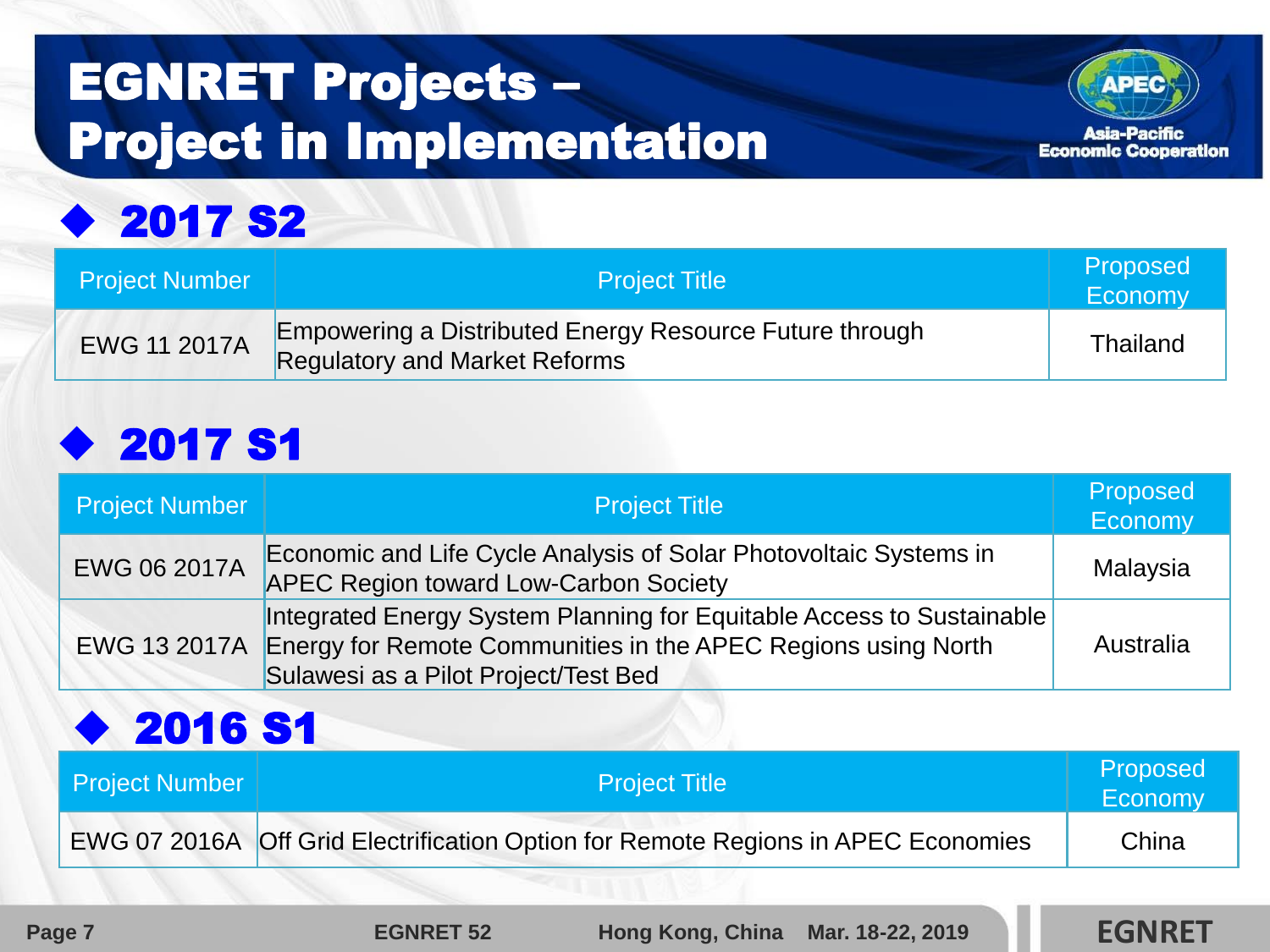### Thank you for your attention EGNRET website



#### **http://www.egnret.ewg.apec.org/**



The EGNRET has been established by-and reports to the APEC Energy Working Group(EWG)



**Page 8 EGNRET 52 Hong Kong, China Mar. 18-22, 2019 EGNRET** 

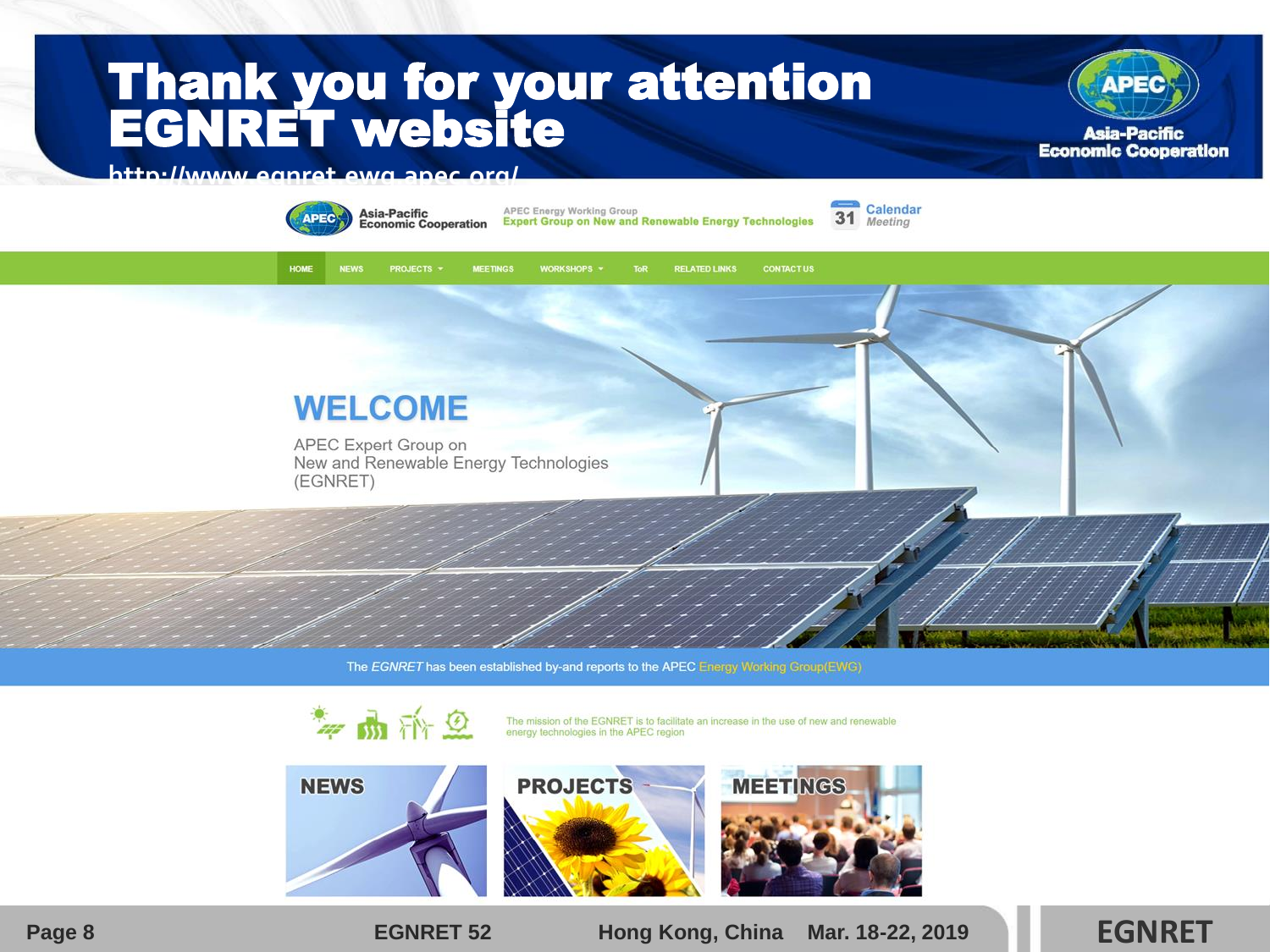## Annex EGNRET Projects – Completed Projects

#### ◆ 2017、2016

|                     | <b>Proposed</b><br><b>Economy</b> | <b>Project</b><br><b>Number</b> | <b>Project Title</b>                                                                                                                                                     |
|---------------------|-----------------------------------|---------------------------------|--------------------------------------------------------------------------------------------------------------------------------------------------------------------------|
| 2016 S1             | China                             | <b>EWG 09</b><br>2016A          | Promoting innovative green financing mechanisms for sustainable<br>urbanization and quality infrastructure development in APEC region                                    |
|                     | China                             | <b>EWG 04</b><br>2016A          | Research on Energy Storage Technologies to Build Sustainable Energy<br>Systems in the APEC Region                                                                        |
|                     | China                             | <b>EWG 03</b><br>2016A          | Study on the Cost-Effective Renewable Energy-Supply Solutions based on<br>Innovative Solar Technologies to Promote Green Buildings in APEC Region                        |
| 2016 S <sub>2</sub> | Chinese Taipei                    | <b>EWG 11</b><br>2016A          | Filling the Gap to Reach the Goal of Doubling Renewable Energy in the<br><b>APEC Region</b>                                                                              |
|                     | <b>Chinese Taipei</b>             | <b>EWG 18</b><br>2016A          | Heating Applications of Bio-pellet Made from Ecological-hazard Plant in<br>Small and Medium Enterprises to Enhance Utilization of Renewable Energy<br>in the APEC Region |
| 2017 S1             | Japan                             | <b>EWG 01</b><br>2017A          | APEC Peer Review on Low-Carbon Energy Policies (PRLCE), Phase 4                                                                                                          |
|                     | <b>USA</b>                        | <b>EWG 02</b><br>2017A          | Making the Case for Clean Energy Investments with Life-Cycle Impact<br><b>Assessments</b>                                                                                |

**APEC** 

**Asia-Pacific Economic Cooperation**